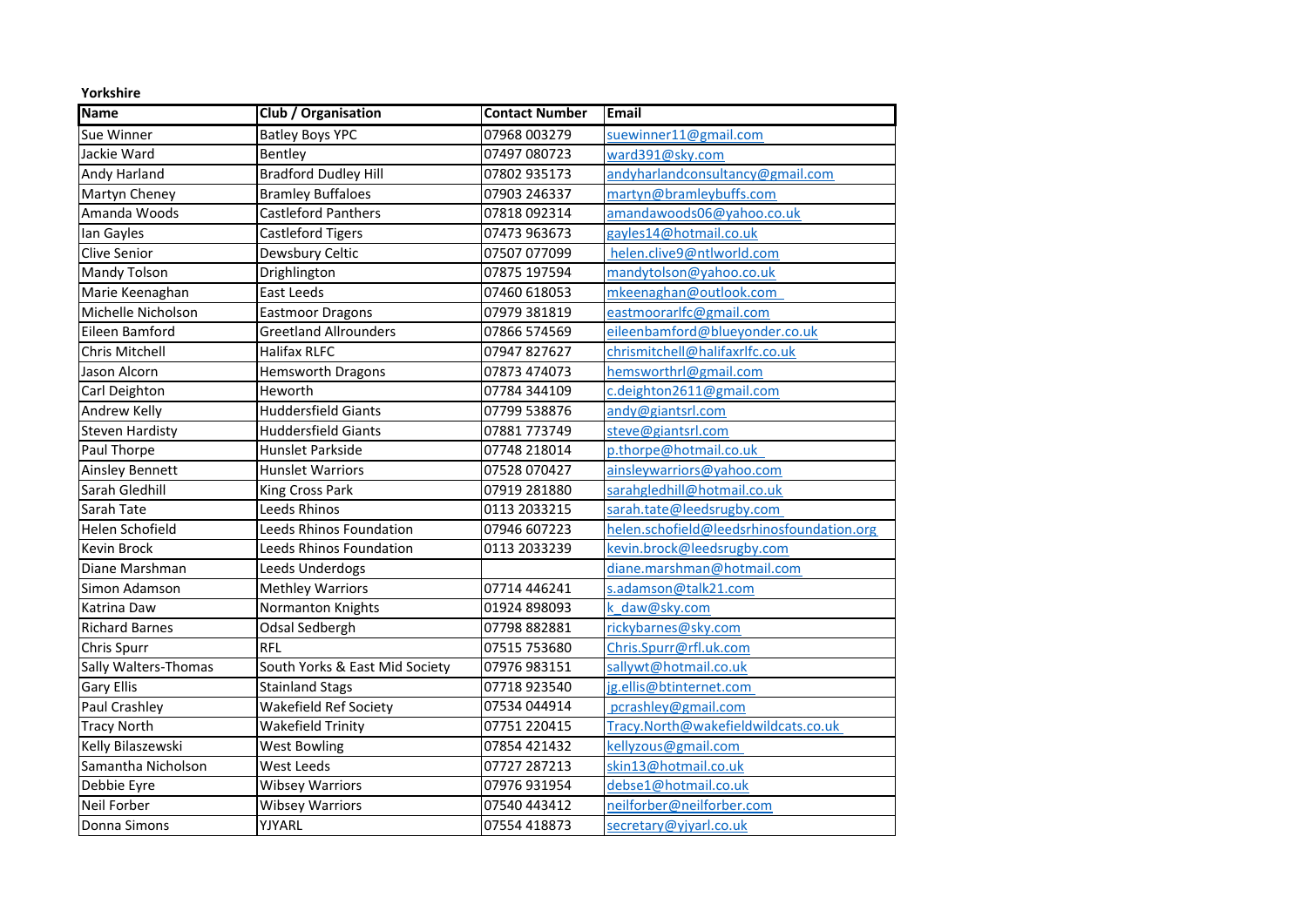| <b>Name</b>           | Club / Organisation                 | <b>Contact Number</b> | <b>Email</b>                            |
|-----------------------|-------------------------------------|-----------------------|-----------------------------------------|
| Jean Palin            | <b>Bury Broncos</b>                 | 07909 752865          | jeanfpalin@hotmail.com                  |
| <b>Robbie Stott</b>   | <b>Bury Broncos/RFL</b>             | 07515 753680          | robbie.stott@rfl.co.uk                  |
| <b>Tammy Smith</b>    | Crosfields                          | 07703 574344          | tammysmith567@btinternet.com            |
| Jon McLeod            | <b>Culcheth Eagles</b>              |                       | jonmcleod.culchetheagles@gmail.com      |
| Lisa Ramsden          | <b>Culcheth Eagles</b>              | 07702 137260          | dextershouse@talktalk.net               |
| <b>Stacy Stewart</b>  | <b>Folly Lane</b>                   | 07799 472108          | stacystewart@virginmedia.com            |
| <b>Brian Tobin</b>    | <b>Halton Farnworth Hornets</b>     | 07803 824564          | hfhfeedback@hotmail.co.uk               |
| <b>Steve Davies</b>   | Haydock ARLFC                       | 01744 601160          | sdnw10130@blueyonder.co.uk              |
| Zowie Ormshaw         | Ince Rose Bridge                    | 07854 973656          | z.ormshaw@st-richards.manchester.sch.uk |
| Collette Bloomfield   | Latchford Albion                    | 0192 5818140          | collette.bloomfield@ntlworld.com        |
| <b>Hannah Forbes</b>  | Leigh Centurions                    | 07946 639258          | hannah@leighcommunitytrust.co.uk        |
| <b>Helen Abel</b>     | Leigh Referee Society               | 07858 626221          | helen.abel64@gmail.com                  |
| Anthony Atherton      | <b>RFL</b>                          | 07843 686992          | Anthony.Atherton@rfl.co.uk              |
| John McMullen         | <b>RFL</b>                          | 07500 060496          | John.Mcmullen@rfl.uk.com                |
| <b>Rachel Wood</b>    | Saddleworth Rangers                 | 079396 06096          | woods12a@gmail.com                      |
| Andy Knight           | <b>Salford City Roosters</b>        | 07817 167380          | andy.knight60@ntlworld.com              |
| <b>Carol Halton</b>   | <b>Shevington Sharks ARLFC</b>      |                       | carol.halton@southlakeland.gov.uk       |
| <b>Steve Leonard</b>  | <b>St Helens</b>                    | 07889 365977          | steve.leonard@saintsrlfc.com            |
| <b>Elaine Webster</b> | <b>Thatto Heath Crusaders</b>       | 07707 992982          | lainey@neticonic.com                    |
| Nick Woodward         | <b>Warrington Referees Society</b>  | 07854 103784          | nickwoodward.warringtonrlrs@gmail.com   |
| <b>Steve Phillips</b> | <b>Warrington Wolves Foundation</b> | 07886 109249          | ste1965@gmail.com                       |
| Joanne Holmes         | <b>Waterhead ARLFC</b>              | 07918 107962          | futuresafety@btinternet.com             |
| Paul Farrell          | <b>West Bank Bears</b>              | 0151 4206802          | paulfarrell@talktalk.net                |
| <b>Paul Sumner</b>    | Westhoughton Lions                  | 07751 584061          | thesumners@mac.com                      |
| <b>Steven Abel</b>    | <b>Wheelchair RL Match Official</b> | 07516 321514          | steve.refabel@gmail.com                 |
| <b>Steve Samuel</b>   | Wigan St Cuthberts                  | 07951031924           | blakey690@msn.com                       |
| David Lavin           | Wigan St Judes                      | 07951 260903          | davelavin1@googlemail.com               |
| <b>Jeff Stuart</b>    | Wigan St Pats                       | 07821 359481          | jeff.stuart@hotmail.co.uk               |
| Carol Madden          | <b>Wigan Warriors</b>               | 01942 762885          | c.madden@wiganwarriors.com              |
| Nikki Whalley         | <b>Woolston Rovers</b>              | 07889 170895          | nikki whalley@hotmail.com               |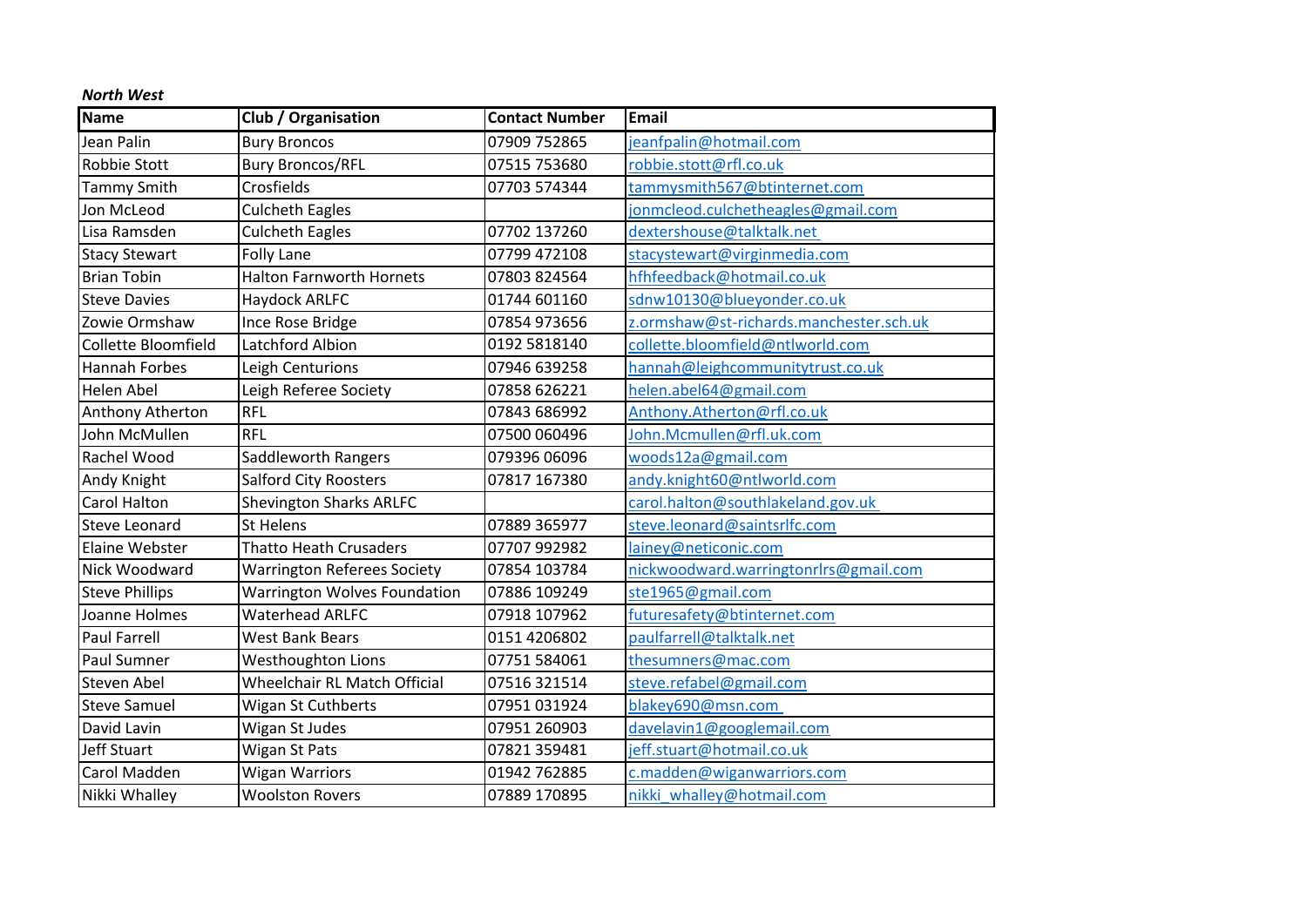| Cumbria |  |
|---------|--|
|         |  |

| Name                   | <b>Club / Organisation</b> | <b>Contact Number</b> | Email                      |
|------------------------|----------------------------|-----------------------|----------------------------|
| Diane Douglas          | <b>Barrow Island</b>       | 07796 325317          | dianedouglas1@aol.com      |
| Sarah Harrington       | Cockermouth                | 07919 220198          | sarahandlewi@hotmail.com   |
| <b>Ray Cubiss</b>      | <b>Hindpool Tigers</b>     | 07701 313985          | famcub@btinternet.com      |
| <b>Stacy Kirkbride</b> | Maryport                   | 07977 627627          | Stacey.kirkbride@aol.co.uk |
| Laura Mossop           | Millom                     | 01229 776606          | laura.m.mossop@hotmail.com |
| Alan Davidson          | <b>RFL</b>                 |                       | alan.davidson@rfl.uk.com   |
| <b>Paul Bowness</b>    | Roose Pioneers             | 07795 641445          | pkbowness@aol.com          |
| Louise Scarr           | <b>Walney Central</b>      | 01229 473269          | xxx louise xxx@hotmail.com |
| Martin James Brough    | <b>Wath Brow Hornets</b>   | 07941 908247          | bruffy1@sky.com            |
| Joe Elliot             | West Cumbria Primary Youth |                       | joe.rugby13@btinternet.com |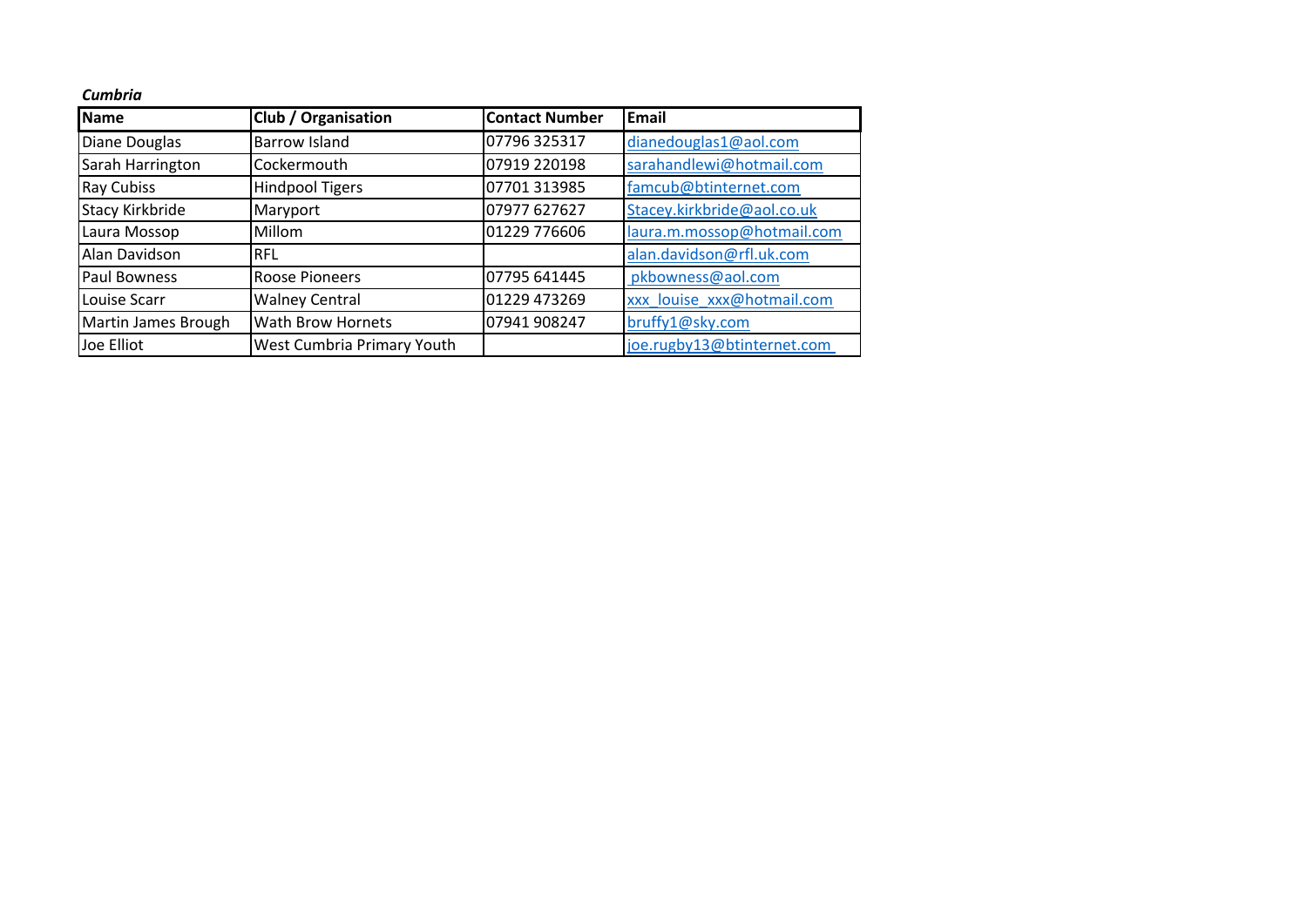## *Humberside*

| Name                  | <b>Club / Organisation</b>  | <b>Contact Number</b> | <b>Email</b>                    |
|-----------------------|-----------------------------|-----------------------|---------------------------------|
| Angie Jackson         | <b>Hull KR</b>              | 01482 780908          | angie.jackson@hullkr.co.uk      |
| <b>Martin Hawkes</b>  | <b>Hull Referee Society</b> | 07799 343500          | martinhawkes@lhawks.karoo.co.uk |
| <b>Mike Patterson</b> | <b>Hull Referee Society</b> | 07796 966818          | mike@toria.karoo.co.uk          |
| Julie Dunham          | <b>Myton Warriors</b>       | 07980 981455          | stevjulie@live.co.uk            |
| Naomi Proctor         | <b>Skirlaugh ARLFC</b>      |                       | naomiproctor2003@yahoo.co.uk    |
| Fionna Everson        | <b>West Hull</b>            | 07739 406284          | fionnaeverson@gmail.com         |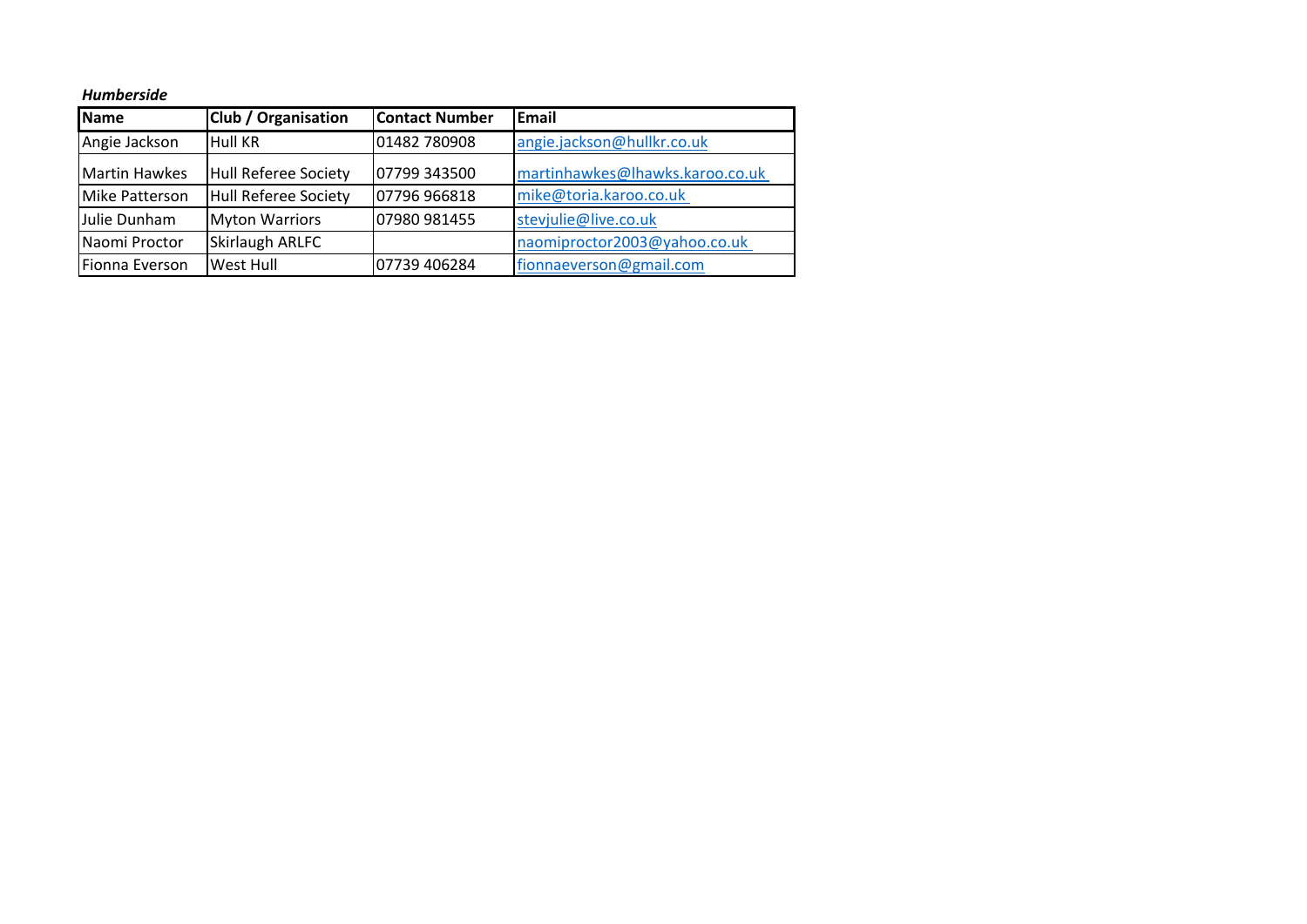| <b>Midlands &amp; The South</b> |  |  |  |
|---------------------------------|--|--|--|
|---------------------------------|--|--|--|

| <b>Name</b>            | Club / Organisation               | <b>Contact Number</b> | <b>Email</b>                     |
|------------------------|-----------------------------------|-----------------------|----------------------------------|
| <b>Brett Bader</b>     | ArmyRL/Swindon St George RL       |                       | brettbader@aol.com               |
| Philippa Robson        | <b>Brixton Bulls</b>              | 07793 147027          | philipparobson1710@gmail.com     |
| <b>Ryan Cousins</b>    | <b>Coventry Bears</b>             | 07970 393784          | ryan.cousins@coventrybears.co.uk |
| Pete Le Marquand       | Eastern Rhinos                    | 07799 556341          | peterlemarquand@hotmail.com      |
| Kevin Rudd             | <b>Elmbridge Eagles</b>           | 07720 805834          | kevin.rudd@cementconsultants.com |
| Paula Leyland          | <b>Invicta Panthers</b>           | 07779 786356          | pp.leyland@btinternet.com        |
| John Keyes             | London Broncos                    | 07506 722416          | john.keyes@londonbroncosrl.com   |
| Hargopal Bains         | <b>Medway Dragons</b>             | 07776 132657          | bthandi@blueyonder.co.uk         |
| <b>Gail Spafford</b>   | N.E.W Ravens                      | 07515 020844          | newravensrl@yahoo.co.uk          |
| Kath Radford           | Nottingham Outlaws                | 0115 8789132          | kradford@pharmascript.co.uk      |
| <b>Gavin Sheffield</b> | <b>RAF RL</b>                     | 07980 301667          | gav-sheff13@hotmail.co.uk        |
| Jason Talbot           | <b>RAF RL</b>                     |                       | jasetalbot@gmx.co.uk             |
| Stephen Guan           | <b>RFL</b>                        | 07891 311010          | Stephen.Guan@rfl.uk.com          |
| Mick Brighton          | Southern refs society             | 07515 400045          | mickyb123@sky.com                |
| Jane Baker             | <b>Telford Raiders</b>            | 01952 244817          | baker23@sky.com                  |
| John Connaughton       | <b>West Oxfordshire Levellers</b> | 07827 783159          | john connaughton@hotmail.com     |